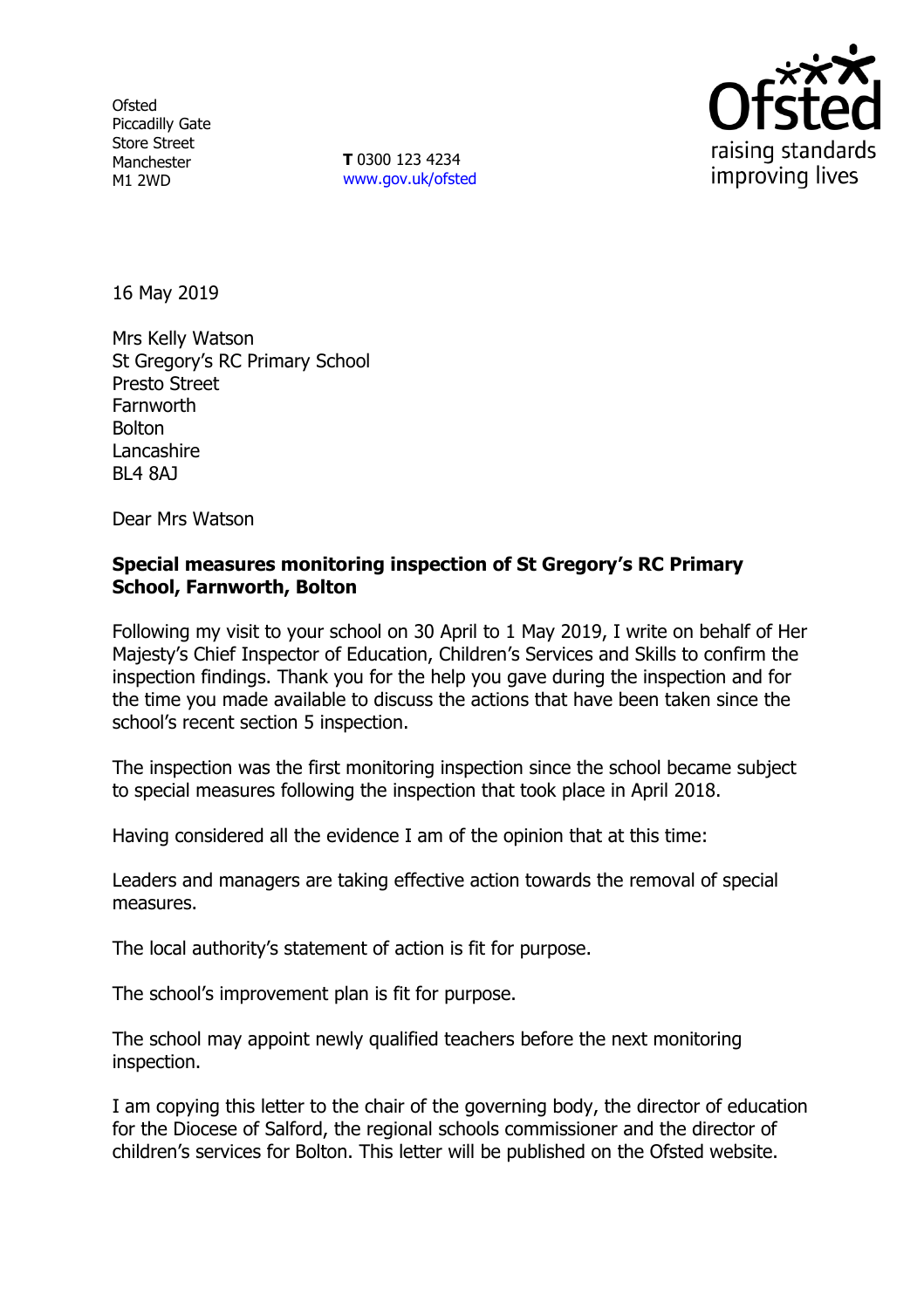

Yours sincerely

Naomi Taylor

**Her Majesty's Inspector**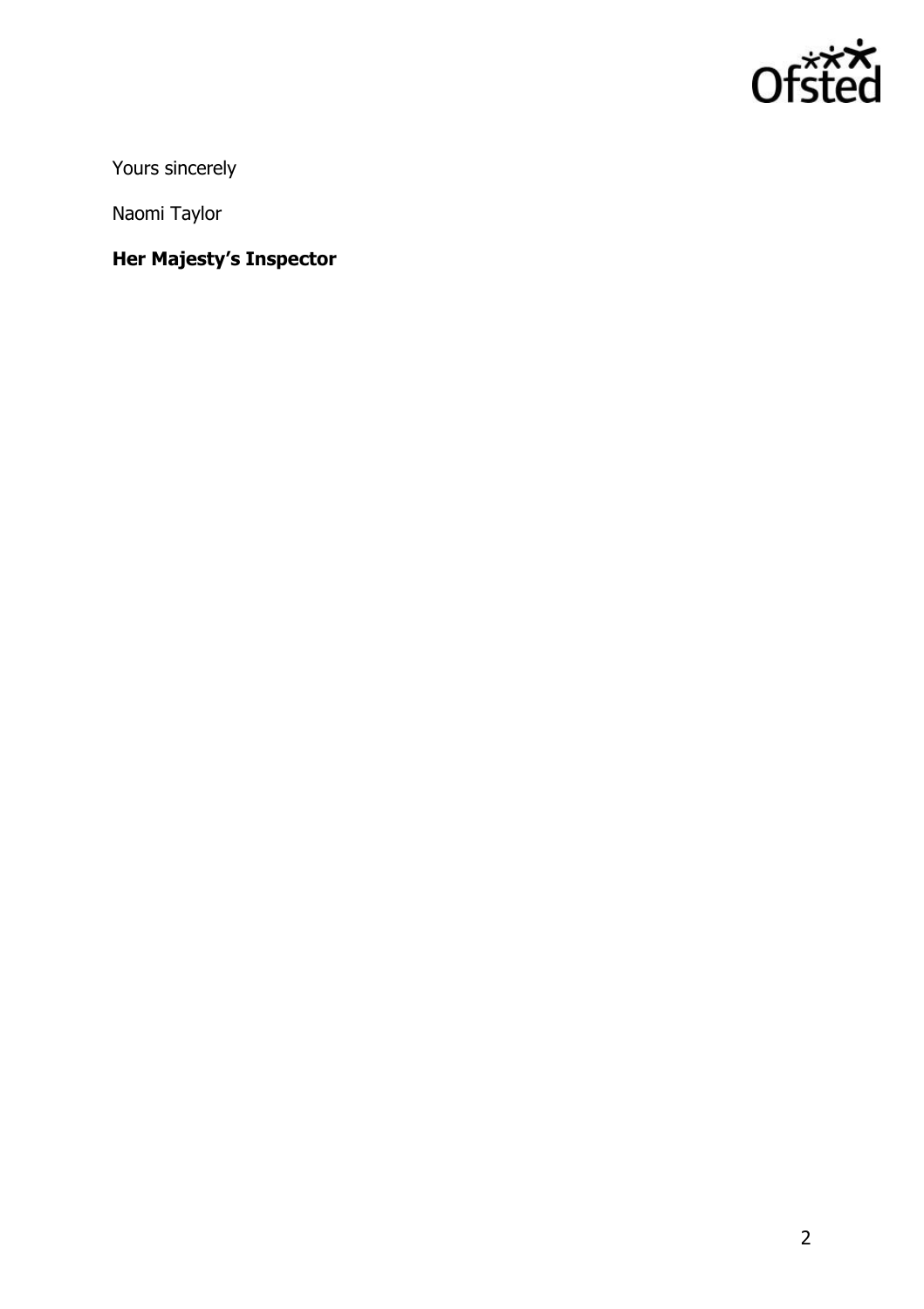

#### **Annex**

## **The areas for improvement identified during the inspection that took place in April 2018.**

- Rapidly increase the proportion of pupils that reach the expected and higher standards in reading, writing and mathematics at the end of key stages 1 and 2, by ensuring that:
	- teaching enables pupils, including disadvantaged pupils, pupils who have SEN and/or disabilities and pupils for whom English is not their first language, to make accelerated progress, so that they catch up with all pupils nationally.
- Improve teaching, learning and assessment across the school, including in the early years, in a wide range of subjects, by ensuring that:
	- teachers have high expectations of pupils' achievement
	- teachers regularly intervene in learning and adapt teaching when necessary, so that pupils are helped to make strong progress across a wide range of subject areas
	- teachers accurately assess pupils' learning and set appropriately challenging work for all pupils, particularly the most able pupils, so that they are supported to reach the highest possible standards
	- teachers enable pupils to gain subject-specific skills and knowledge in a range of different subjects.
- Urgently improve leadership and management, by:
	- developing leadership, particularly that of subject leaders and SEN, so that leaders can accurately monitor pupils' progress and the quality of teaching in their areas of responsibility and take swift action where these need to improve
	- developing a broad and interesting curriculum that supports pupils to make good progress in a wide range of subjects
	- improving governors' oversight of teaching, and the use of pupil premium and SEN funding, so that they can rigorously hold school leaders to account for improving pupils' outcomes and attendance
	- ensuring that all staff have training in the 'Prevent' duty and are able to identify the early signs that may indicate that pupils are at risk of radicalisation.
- **IMPROVE PUPILS' personal development, behaviour and welfare, by:** 
	- improving overall attendance and reducing the proportion of pupils who are persistently absent from school, including in the early years.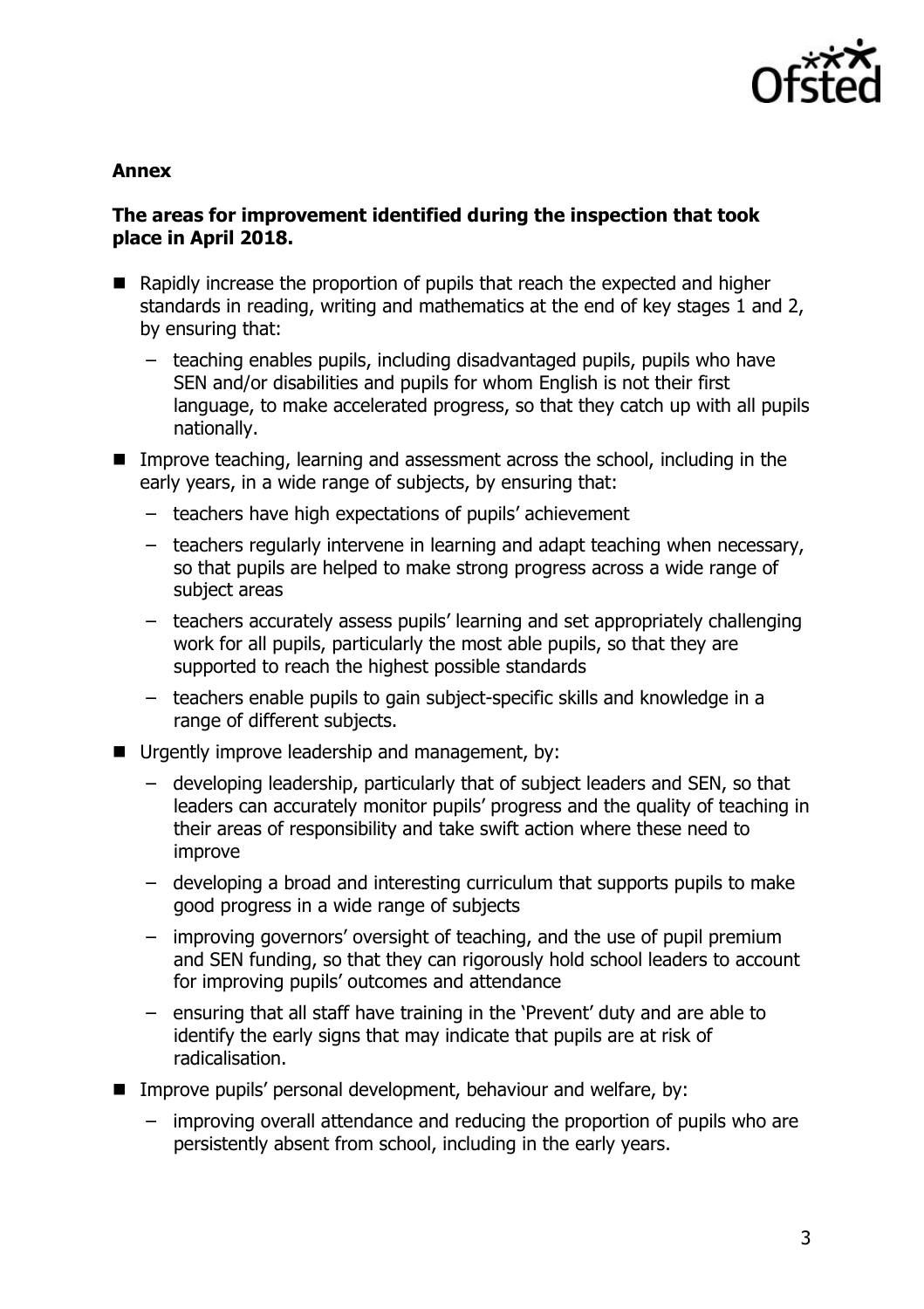

An external review of governance should be undertaken in order to assess how this aspect of leadership and management may be improved.

An external review of the school's use of the pupil premium should be undertaken in order to assess how this aspect of leadership and management may be improved.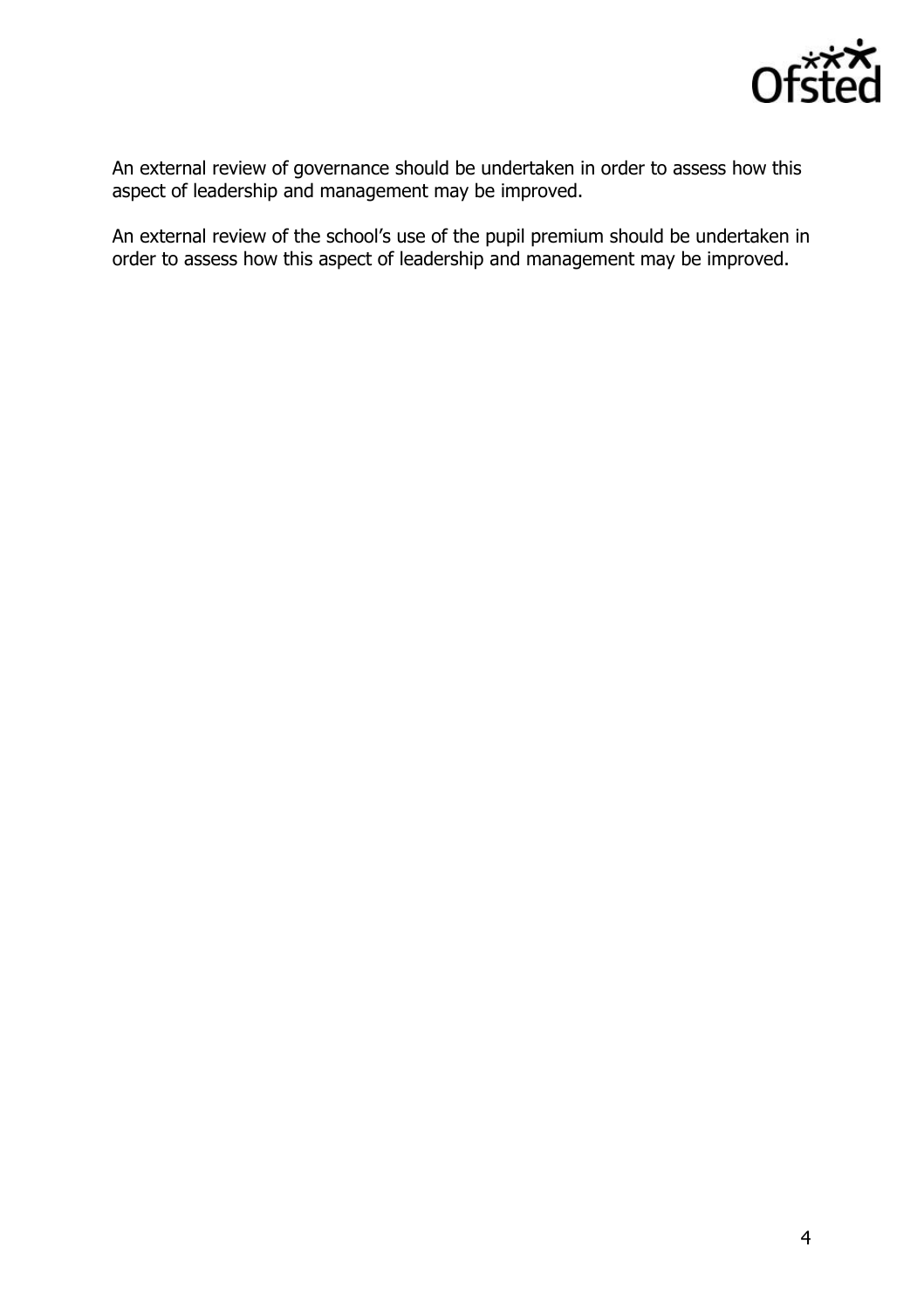

# **Report on the first monitoring inspection on 30 April 2019 to 1 May 2019**

# **Evidence**

During this inspection, the inspector observed teaching and learning jointly with the headteacher. She held meetings with subject leaders, senior leaders, the chair and other members of the governing body, the headteacher as the designated safeguarding leader, a local leader in education (LLE), a local authority representative and a representative from the diocese. The inspector spoke informally with parents at the school gates to seek their views. She held a meeting with pupils and spoke informally with pupils during breaks and in lessons. During the inspection, the inspector reviewed a range of school documents. These included: the school's development plans and self-evaluation documents; minutes of the governing body meetings; safeguarding documentation; records relating to pupils' behaviour and attendance; the school website; school policies; and pupils' work.

# **Context**

The school was put into special measures in April 2018. Since this inspection, the chair of the governing body resigned, as did several members of the governing body. There is a new chair of the governing body and several new members of the governing body. The headteacher, the diocese and the local authority have enlisted support from a national leader in education (NLE), a local leader in education (LLE) and an independent consultant. A number of staff have left the school and new appointments have been made. A restructure of senior and middle leadership has led to several new appointments and they have been allocated specific roles and responsibilities now, including leadership of English. The leader of English is a secondee from an outstanding school. Several teachers have taken on new responsibilities as subject leaders for other curriculum areas, including the arts and humanities.

The school has been the subject of a directive academy order from the regional schools commissioner since July 2018. Progress made towards academy status has been slow. However, an agreement has now been reached by all partners for the school to join the St Theresa of Calcutta Catholic Trust on 1 October 2019 as a sponsored academy.

## **The effectiveness of leadership and management**

The headteacher's ambitious vision for St Gregory's is shared by staff and governors. Together, they have worked hard to implement the actions set out in the school's improvement plan. The headteacher and LLE have made sure that staff, including those in the senior leadership team, have clearly defined roles and responsibilities so that they know what is expected of them now. The headteacher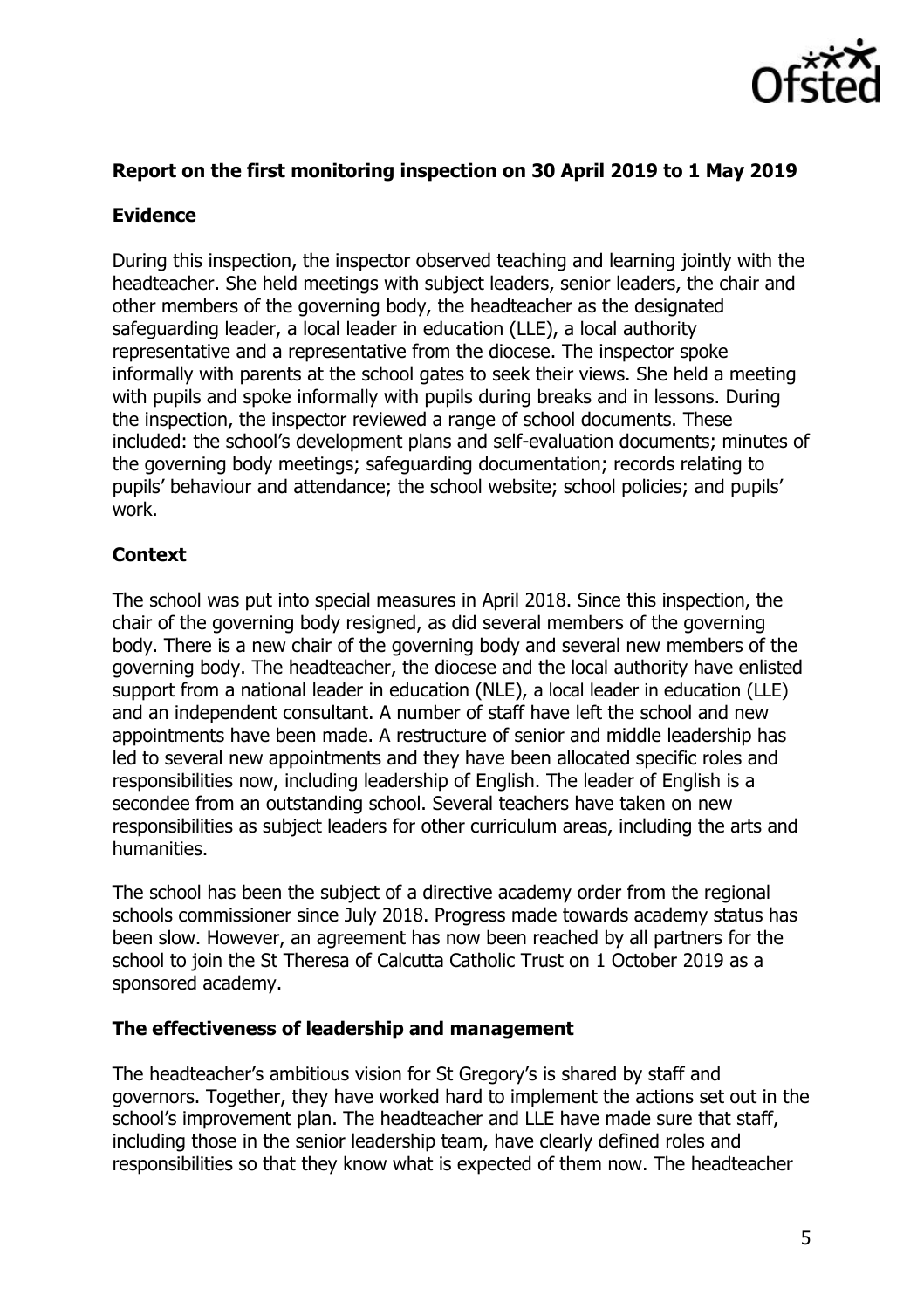

has put together suitable teams to lead key aspects of the school's work, for example safeguarding and attendance. Together with the NLE and LLE, the headteacher has prioritised training and support for leaders and staff so that they have the confidence and competence to do their jobs well.

Staff have embraced the changes made since the headteacher was appointed and since the previous inspection. They have found the intense focus on improving the quality of teaching and learning a challenge but are resolute in improving many aspects of school life for the sake of the pupils. Staff appreciate the amount of training they have received, although this has been demanding on their time. They told the inspector that they find the opportunities to observe teaching, moderate pupils' work and receive help with planning very useful.

The governing body is resolute in its commitment to making sure that the quality of education improves rapidly for pupils. It has deployed its experience, skills and expertise well. It has challenged and supported the leadership of the school in making necessary improvement. Although many of these strategies are in their infancy, the rate of improvement has rapidly accelerated since the previous inspection. The governors have worked with the potential sponsor and the local authority to overcome the obstacles to the school becoming an academy.

An external review of governance has been completed and a rolling programme of support will continue until the school becomes an academy. A skills audit of governors has ensured that, when appointing new governors, the priority will be to plug any gaps in expertise. Relatively new governors are developing their skills in how they can best support the school, alongside holding senior leaders to account.

The local authority and the diocese have brokered the support of an LLE, an NLE and an independent consultant. Senior leaders are growing in confidence. These new leaders have a good understanding of what needs to be in place to compensate for previously weak leadership and poor quality of teaching, learning and assessment. Consequently, the school's improvement plan provides for the implementation of required actions and specific intended outcomes by which leaders can measure their effectiveness over time. Leaders have been successful in ensuring that the changes they have implemented so far have been adopted by all staff. Examples of these changes are a new curriculum, new timetables, new wholeschool approaches to the teaching of English and mathematics, lesson planning requirements and a revised assessment system. Although it is too early to come to definitive conclusions, there have been noticeable improvements in the amount of work that pupils complete and their rates of progress in English and mathematics.

The leader for pupils with special educational needs and/or disabilities (SEND) is showing effective leadership skills. There is evidence of improvements to the support that SEND pupils receive, both internally and through external organisations. The SEND coordinator is proving successful in securing additional funding for individuals. Governor minutes show that governors are now asking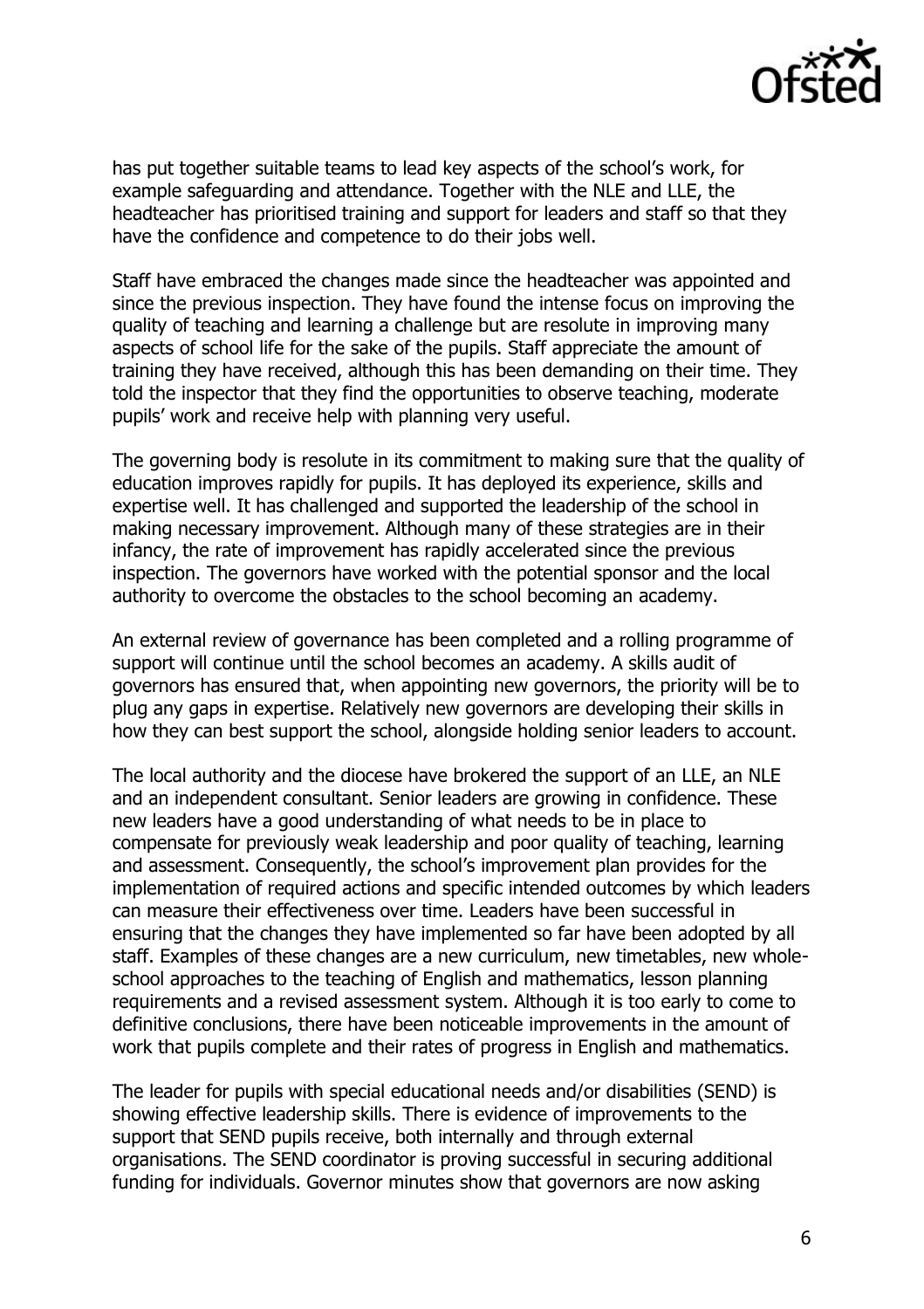

pertinent questions to assess the impact on pupils' social and emotional development and achievement.

Staff morale is generally very positive, but maintaining this has been challenging following the Ofsted judgement of special measures. There is now a staff well-being group with representatives from administration, teaching assistants and teachers. This group report their findings and ideas directly to the headteacher to ensure that a support mechanism is in place if there are any concerns.

All staff have had training in the 'Prevent' duty and demonstrated a clear understanding of the potential risks in what was a predominantly White British community with a growing number of families from overseas. Staff are clear about the systems and procedures for raising concerns linked to safety and safeguarding. In addition to safeguarding and 'Prevent' duties, the school has recently been acknowledged with a 'School of Sanctuary' award, in recognition of the work that staff do to welcome refugees and asylum seekers. Staff and pupils are proactive in making families feel welcome and helping pupils and their parents to settle and make friends in the community.

The members of the safeguarding team, with the headteacher as the designated safeguarding leader, and three deputy safeguarding leaders, are effective in their work. The online system for recording any concerns is thorough and shared with relevant external agencies. A learning mentor has been appointed to work with vulnerable pupils and their families. This is having a positive impact on improving attendance and reducing persistent absences.

Senior leaders and their external NLE and LLE colleagues have provided support for teachers who are new to leading foundation subjects. Senior leaders have helped middle leaders to design suitable curriculum plans for each subject. Although there has been a strong emphasis on improving English and mathematics since the previous inspection, pupils enjoy a broad and balanced curriculum covering a wide range of subjects. However, pupils' depth of knowledge, skills and understanding is not as well developed as it should be due to previously weaker teaching.

A pupil premium review has taken place and there is now a more individual and targeted approach for pupils. There is evidence of pupils developing their resilience and social and emotional skills, which are improving disadvantaged pupils' readiness for learning. As a result, gaps in progress between disadvantaged pupils and that of other pupils nationally are beginning to diminish. Minutes of governors' meetings record that governors are asking more probing questions. They hold leaders to account for the use of additional funding to improve outcomes and attendance of disadvantaged pupils.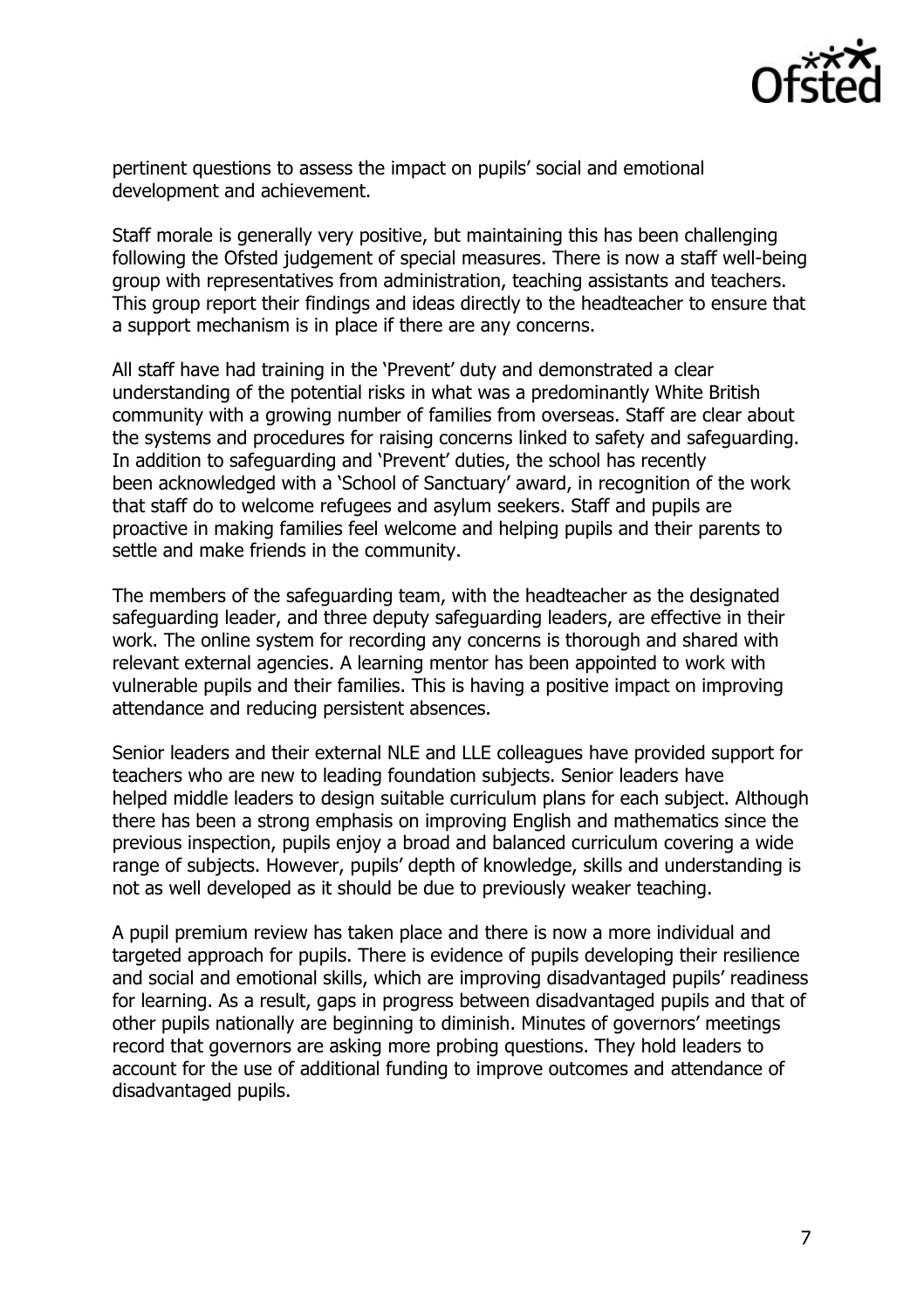

#### **Quality of teaching, learning and assessment**

Since the last inspection, leaders have prioritised improvements to teaching and learning. The training and support they have put in place for staff have paid dividends. The quality of teaching in reading, writing and mathematics has improved across the school. Moreover, most of the teaching assistants are making a significant contribution to pupils' day-to-day learning now.

All classes now follow agreed timetables, and teachers use information about pupils' learning effectively. The new curriculum plans to help design activities and class teams have given more careful thought to the classroom environment. Together with the improved subject knowledge of teachers in English and mathematics, these changes have helped to improve pupils' progress.

Senior leaders have overhauled the leadership of teaching and learning. The headteacher has implemented a system of performance management for teachers and teaching assistants. This system recognises the achievements of staff in addition to highlighting aspects requiring improvement. The ongoing training programme has ensured that all staff know what good teaching and learning looks like. Most teachers now have high expectations of pupils' achievement, including in the early years and across a range of subjects.

Classroom practice is continually being improved through high levels of effective support for all teaching staff. Newly qualified teachers are provided with bespoke support through an effective mentoring programme, including bespoke training and opportunities to see best practice in outstanding schools. It is for this reason, and because pupils' behaviour for learning is so positive, that I recommend that the school may now appoint newly qualified teachers.

Pupils' work seen during the inspection was assessed in accordance with the school's assessment and feedback policy. Several teachers use this information well. They consolidate pupils' learning, but occasionally misconceptions are not picked up straight away in lessons. This slows pupils' progress. Pupils take pride in their work and try hard to complete the challenges that they have been set.

Senior leaders have an accurate picture of where strengths in teaching, learning and assessment lie and they are focusing support where it is needed most. Where teaching and learning is at its best, activities are planned for the very wide range of abilities in each class, including the most able pupils. However, there are still some inconsistencies.

The appointment of subject leaders beyond English, mathematics and science has led to better planning by teachers and opportunities for pupils to build their knowledge skills and understanding in, for example, humanities and the arts. Unfortunately, because of a legacy of weaker teaching previously, pupils still have too many gaps in their learning.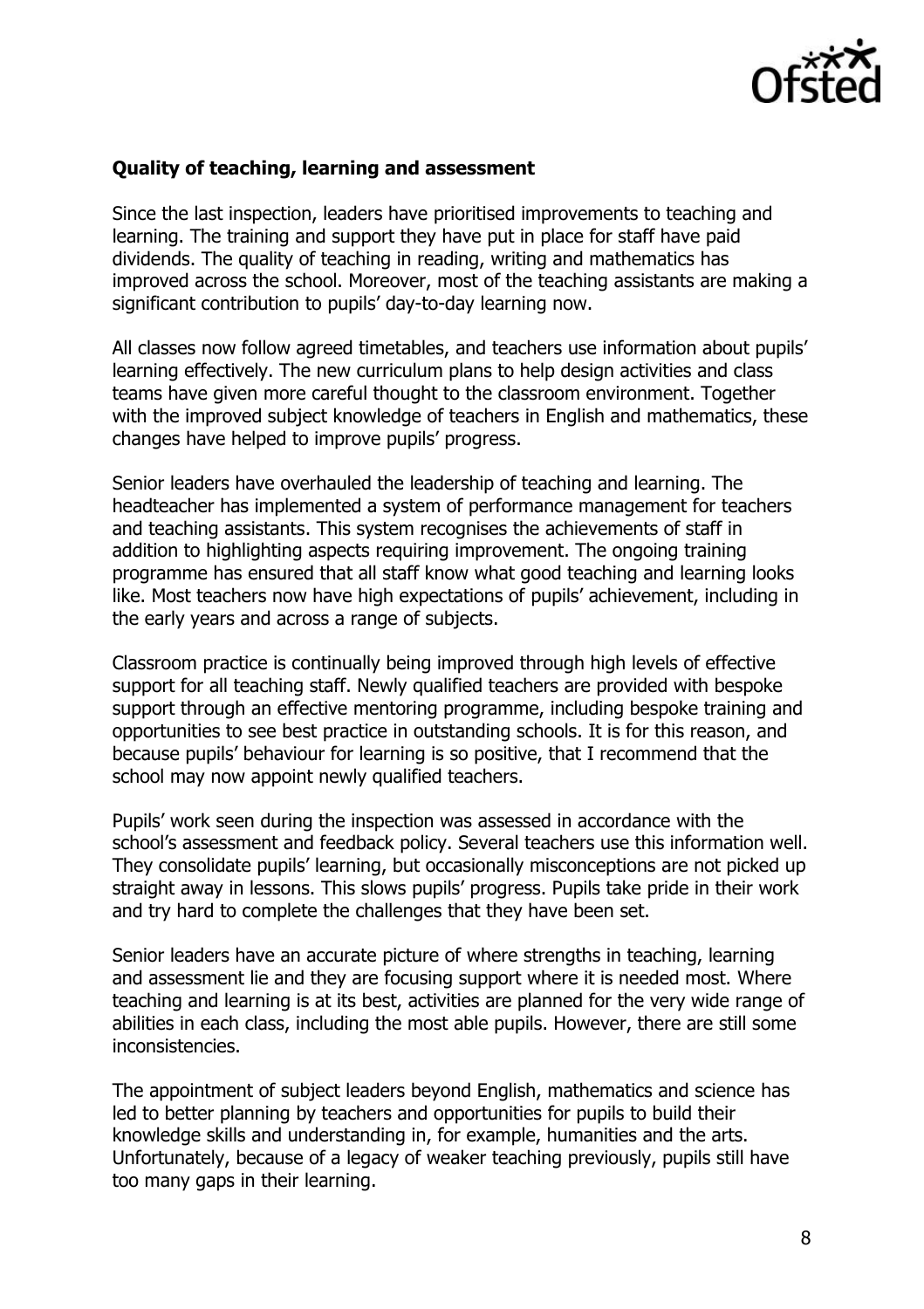

### **Personal development, behaviour and welfare**

Leaders have taken effective action to improve attendance. More pupils are in school every day than at the time of the last inspection. Attendance is broadly in line with the national average and persistent absences have reduced to below the national average.

There has been a significant decrease in persistent absences. These improvements are a direct result of improved systems and procedures to monitor and analyse attendance by year groups and different groups of pupils. There are whole-school approaches to rewarding the attendance of individuals and classes, which the pupils enjoy. The pastoral support team has a well-informed view of patterns and trends across the school. They use this information to show families where they can get support and help if they need it to improve attendance and punctuality. As a result, every year group in school has improved their attendance since the previous inspection.

Pupils have very positive relationships with each other and the adults around them. They make those pupils who are new to the school, and indeed the country, feel warmly welcomed. Pupils have excellent attitudes towards their work and because they are inspired by teachers and staff generally, they have high aspirations for future careers. St Gregory's is a calm and friendly community where everyone feels welcomed and cared for.

Pupils learn about how to keep themselves safe both in and beyond school. They have a clear understanding of different forms of bullying and how to keep safe when online. There are transparent systems and procedures for pupils and parents to raise any concerns that they may have and an online system of chronological recording of incidents, actions taken and the outcomes. Pupils told the inspector that incidents of poor behaviour are rare but that they know they can turn to an adult if they are worried about anything.

#### **Outcomes for pupils**

A new system for assessing and tracking pupils' progress is in place. Leaders can be confident that they know what standard pupils are working at and the progress being made over time in English and mathematics. The evidence that leaders have, from pupils' books, lesson observations and assessment checks through half-termly pupil progress meetings, confirms that pupils are making better progress in English and mathematics than at the time of the last inspection. There are curriculum plans in place, not just for English and mathematics, but across the wider curriculum. However, the assessment system for subjects other than English and mathematics is in its infancy and needs further development.

The proportion of pupils who are reaching the expected standards in English and mathematics across key stages 1 and 2 is increasing. However, due to a legacy of